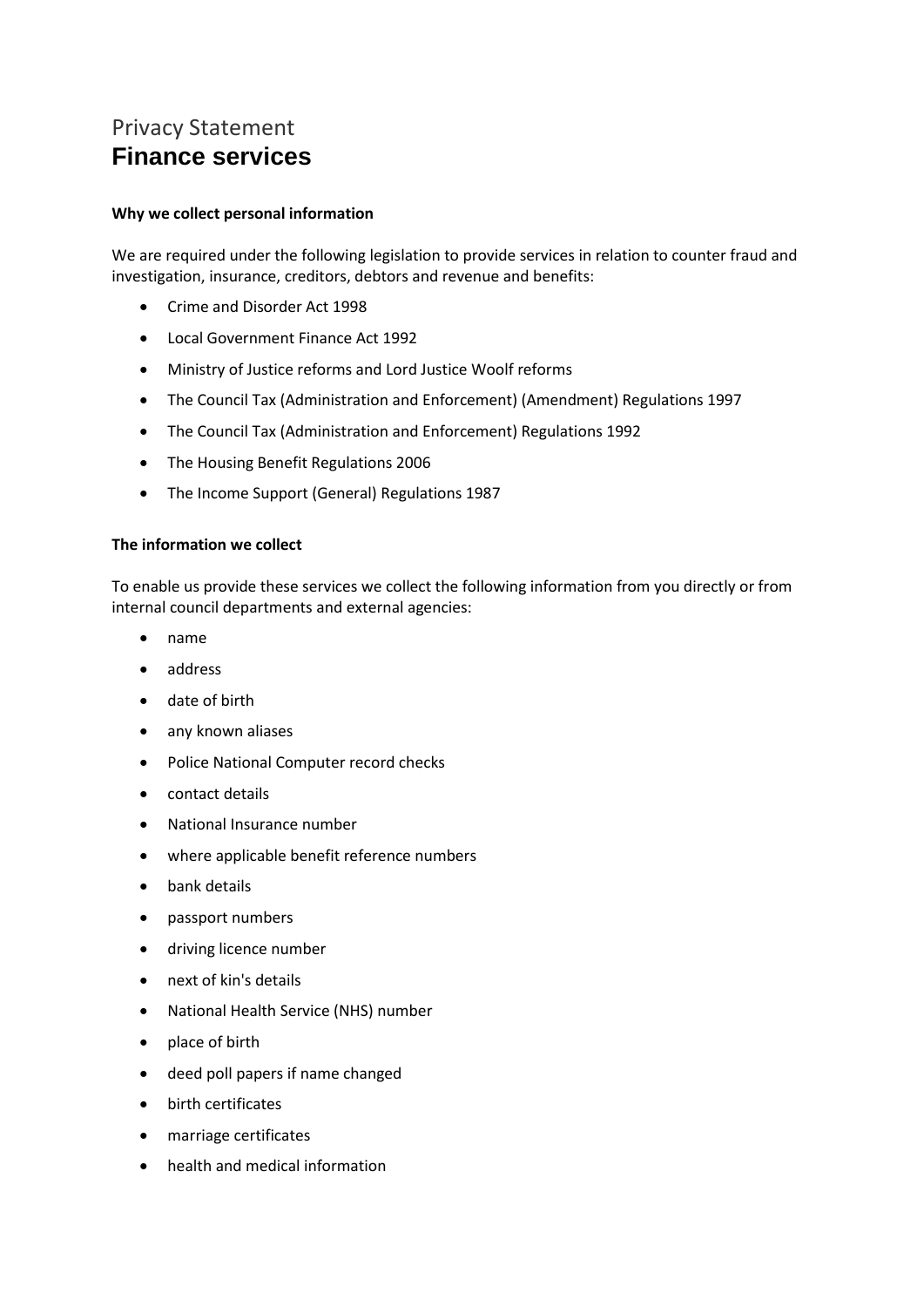- photographs
- employment details
- financial information
- household composition
- self-employment registration
- inland revenue registration in order to make payment

#### **Purpose for processing your information**

Information is processed to:

- prevent and detect crime and fraud
- comply with legal obligations
- process housing benefit applications
- bill residents of Brentwood for council tax
- establish, exercise or defend an insurance claim
- process all financial transactions, including payments, grants and benefits

#### **Other ways in which we use your information**

**Data profiling** – this is when your information is summarized and examined to enable us to make informed decisions about the services we provide to you.

## **Who we share your information with**

We may share your personal data between our services and with partner organisations, such as government bodies and the police. We will do so when it is of benefit to you, required by law, or to prevent and detect fraud. Partner organisations we share information with include:

- government departments for example, Her Majesty's Revenue and Customs (HMRC), Department of Work and Pensions
- debt collection agencies
- other council internal departments
- courts
- other councils
- insurance companies
- loss adjusters
- legal representatives
- contractors

## **How long we keep your information**